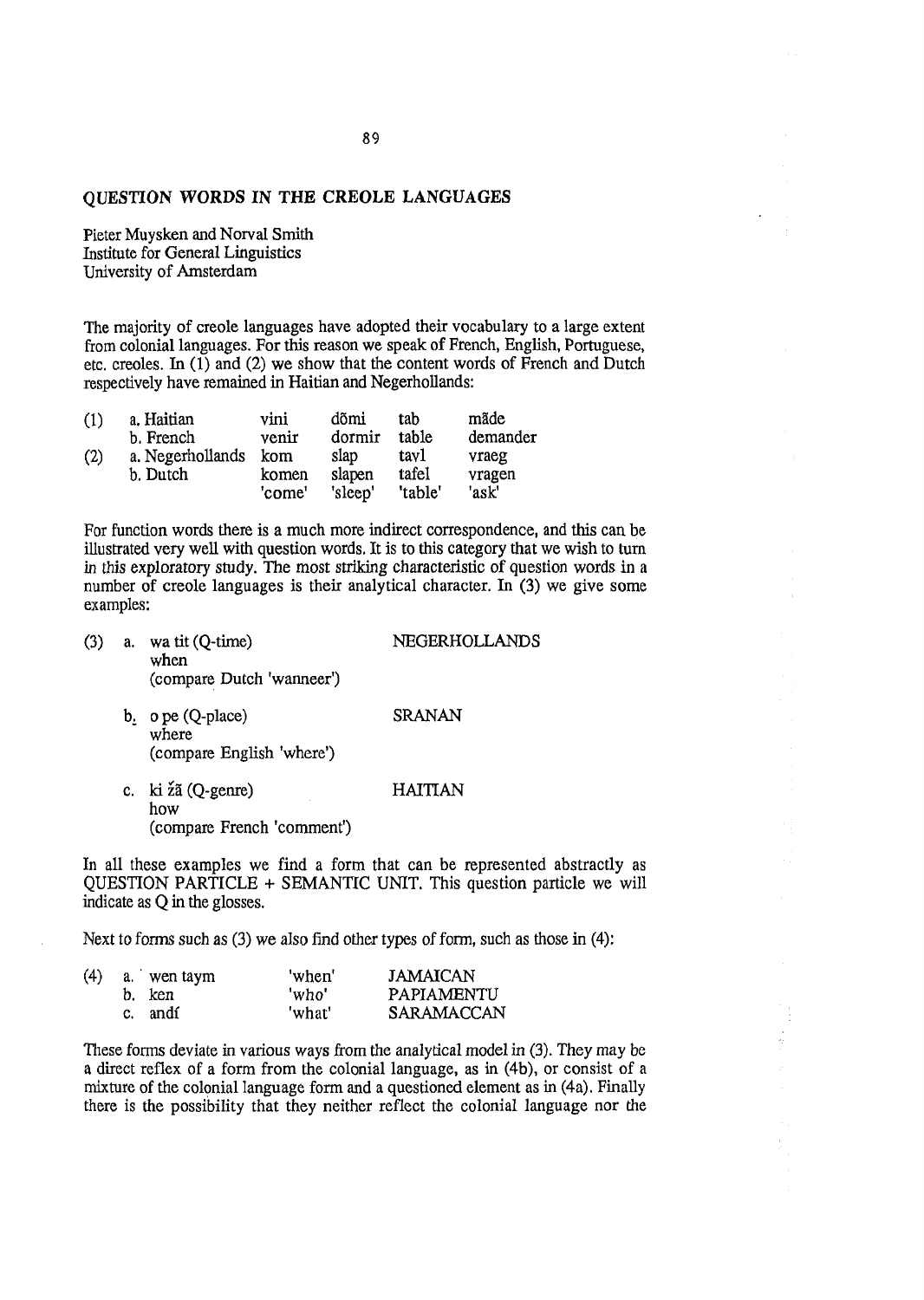analytical model in (3), as in (4c). This configuration of facts leads then to two complementary questions:

- (a) how can we explain the divergence of the question words in the creoles from those in the colonial languages?
- (b) how can we explain the variations among the creole languages in terms of their question word systems?

Without pretending to be able to provide an exhaustive explanation with respect to these two issues, we will discuss them from a number of perspectives that reflect current issues in creole studies. After having presented a more complete typology of creole question word systems in section 1, we look at these systems in the following sections from three different perspectives. In 2 we consider the question of to what extent substratum languages could have made a contribution to the analytical systems in (3) and to possible other non-European forms (Alleyne 1981, Lefebvre 1986). In section 3 we take up a more universalistic semantic per spective: do the question words perhaps reflect universal tendencies towards semantic transparency in the creole languages (Seuren & Wekker 1986)? Section 4 is devoted to the role of the lexicon of the colonial languages. We conclude in 5 with a list of questions for further research. At some points we will be referring to pidgins, alongside of creoles, treating them as if they were equivalent. Although this is theoretically a questionable thing to do, the data from the pidgins cited parallel those of creoles in most respects.

### 1. The analysis of question word systems

To begin with, some terminology. We will refer to an *opaque* Q-system when the various Q-words are not analysable into smaller units, when we encounter forms that we must represent morphologically as X?, Y?, Z?. On the other hand, we will refer to a *transparent* Q-system when the various Q-words are analysable into a Qelement, and an element indicating what is questioned  $(Q-E =$  questioned element): i.e. Q~X?, Q-Y?, Q-Z?.

For example Marig wa 'who' and mi 'what' are opaque, while Igbo *6nvé 5léé* 'who' (person-Q) and  $i\hbar\dot{\theta}$  olest 'what' (thing-Q) are transparent. In Table 1 we present the transparent system of Chinese Pidgin English, and in Table 2 the opaque system of KiNubi;

|              | forms          | analysis       |
|--------------|----------------|----------------|
| WHO          | who $(-man)$   | who $(-man)$   |
| <b>WHAT</b>  | what ting      | $Q$ -thing     |
| <b>WHICH</b> |                |                |
| <b>WHEN</b>  | wat-time       | Q-time         |
| <b>WHERE</b> | wat-side       | Q-side         |
| <b>WHY</b>   | wat-for        | Q-for          |
| <b>HOW</b>   | how (-fashion) | how (-fashion) |
|              | wat-fashion    | Q-fashion      |
|              |                |                |

*TABLE 1: THE TRANSPARENT QUESTION WORD SYSTEM OF CHINESE PIDGIN ENGUSH*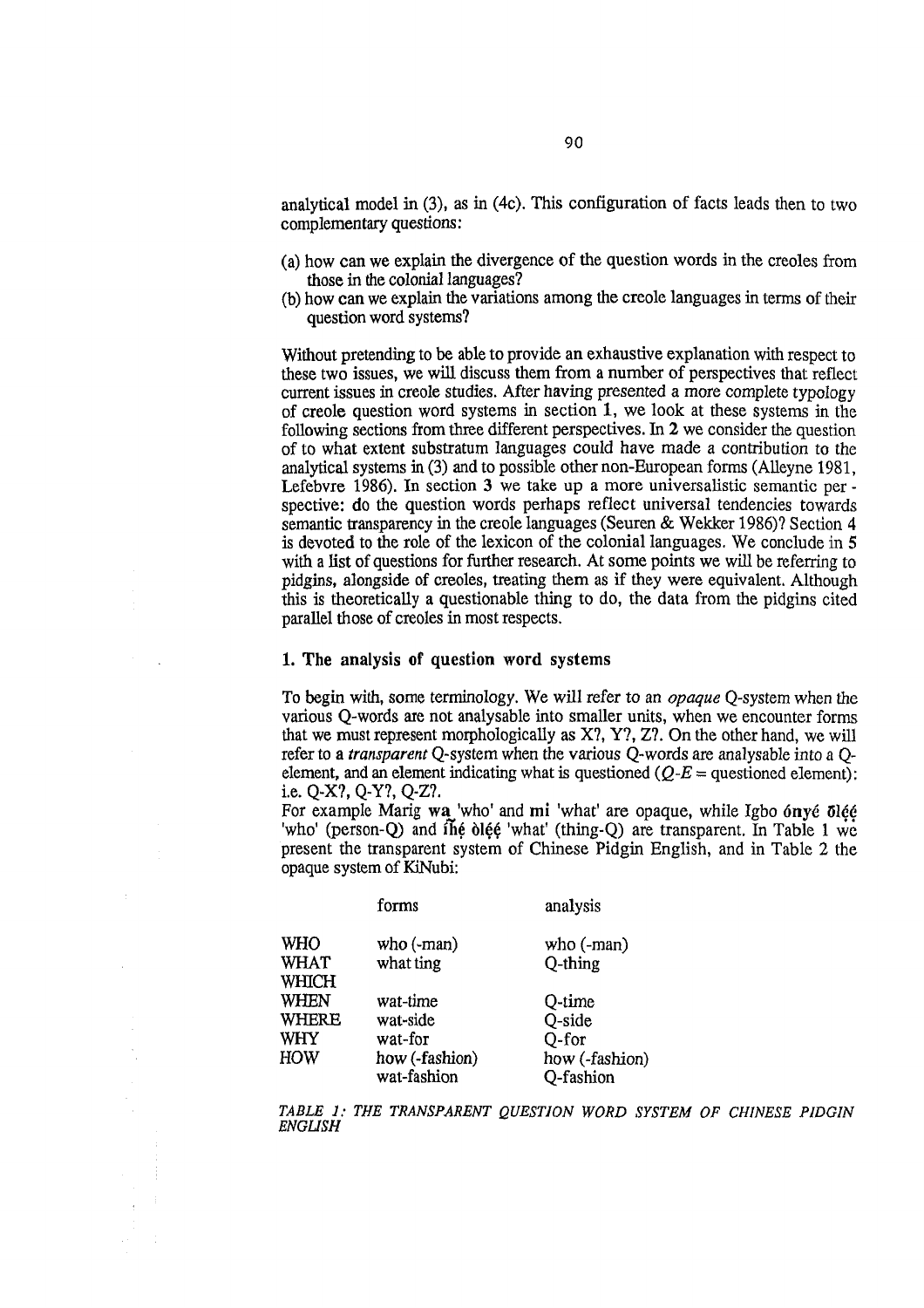| forms                     | analysis |
|---------------------------|----------|
| <b>WHO</b><br>munú        | who      |
| <b>WHAT</b><br>$s(h)$ unú | what     |
| <b>WHICH</b><br>yatúú     | which    |
| mitéén<br><b>WHEN</b>     | when     |
| <b>WHERE</b><br>wén       | where    |
| léé/malú<br><b>WHY</b>    | why      |
| kééf/kefiin<br><b>HOW</b> | how      |

*TABLE 2: THE OPAQUE QUESTION WORD SYSTEM OF KI-NUBI, A CREOLIZED LANGUAGE SPOKEN IN SOUTHERN SUDAN*

A transparent system can also become opaque through time. Latin quis, quid, quando, cur, and other Q-words represent the historical reflex of a transparent system, but only a few forms are still transparent in classical Latin. Thus the forms in (5a) would probably qualify as transparent:

| (5) |                                          | a, quis                | who  | Q-that (person) | (is 'that (masculine)') |  |  |  |
|-----|------------------------------------------|------------------------|------|-----------------|-------------------------|--|--|--|
|     |                                          | quid                   | what | Q-that (thing)  | (id 'that (neuter)')    |  |  |  |
|     |                                          | but not those in (5b): |      |                 |                         |  |  |  |
|     |                                          | b. quando              | when | * Q-ando        |                         |  |  |  |
|     |                                          | quam                   | how  | $*$ O-am        |                         |  |  |  |
|     | We will call this a <i>fused</i> system. |                        |      |                 |                         |  |  |  |

A different type of system, which we will cal *mixed transparent,* is to be found in an number of English-based creoles, where the Q element varies according to the Q-E element. Here we typically find the forms in (6a) as opposed to the purely transparent forms of (6b):

(6) a. mixed transparent b. (pure) transparent

| who-man     | Q-man     |
|-------------|-----------|
| what-thing  | Q-thing   |
| which-one   | Ő         |
| when-time   | Q-time    |
| where-part  | Q-part    |
| why-reason  | Q-reason  |
| how-fashion | Q-fashion |
|             |           |

A system which is to a large extent mixed transparent is Jamaican Creole, some of whose question words are presented in Table 3:

In several tables with question word we will have to distinguish between which= $A$ , the adjectival use of 'which' in forms such as 'which boy?', and which $=N$ , the nominal use in forms such as 'which did you buy?'. The available data are not always sufficiently detailed for a given language to allow us to distinguish between these usages, so that we have only included them when relevant. In other cases we just refer to 'which', when it is unclear which of the two is meant. Often, the form used in both will be identical. Similarly, we sometimes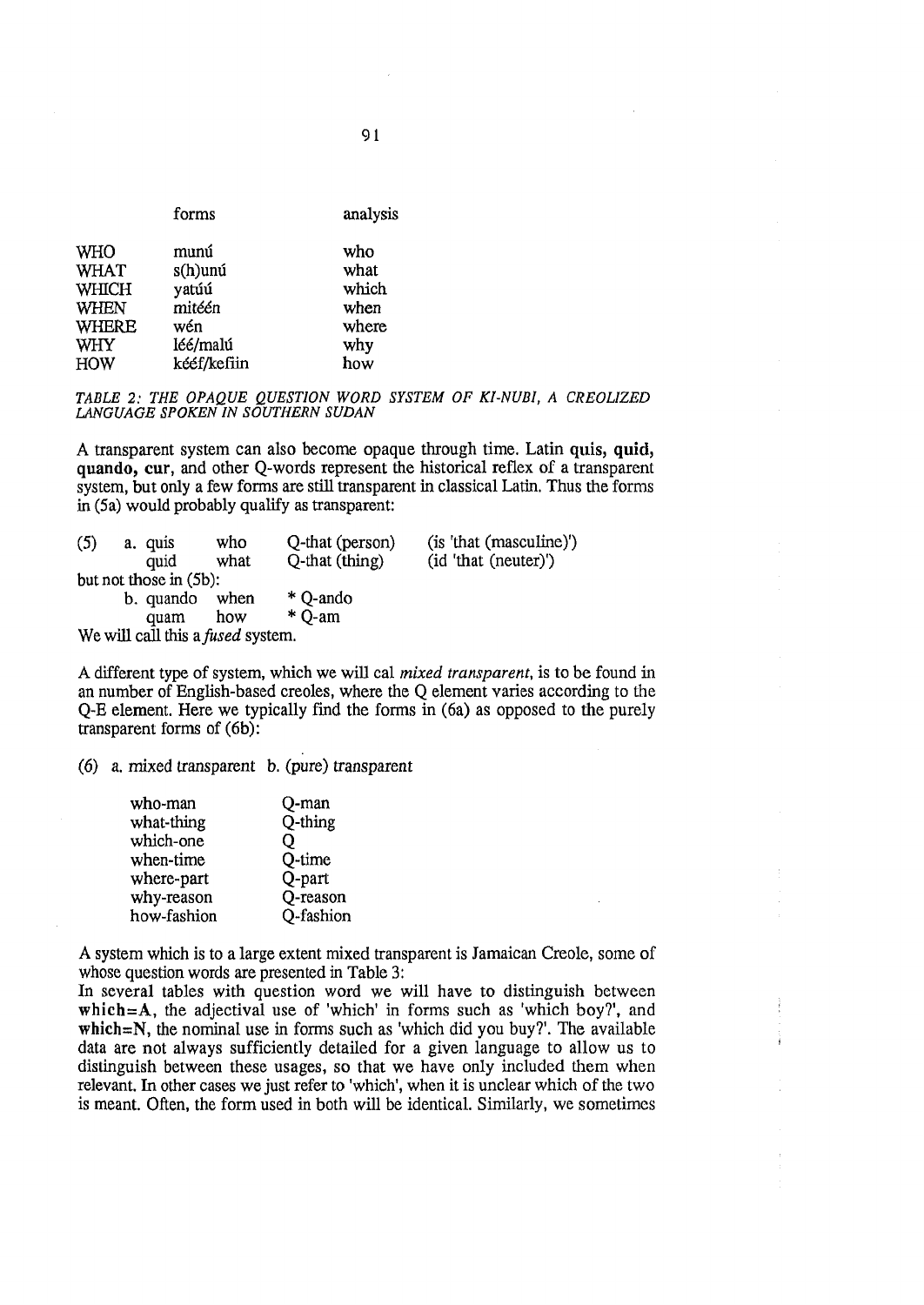need to distinguish between the adjectival use of 'how' as in 'how long', and the independent, nominal use as in 'how did you do it?'.

|                                                                                                      | forms                                                                             | analysis                                                                               |
|------------------------------------------------------------------------------------------------------|-----------------------------------------------------------------------------------|----------------------------------------------------------------------------------------|
| <b>WHO</b><br><b>WHAT</b><br><b>WHICH</b><br><b>WHEN</b><br><b>WHERE</b><br><b>WHY</b><br><b>HOW</b> | huu (-dat)<br>wa(t)/we/wara<br>wich<br>wen-taym/wen<br>we-paat/we<br>wa-mek<br>ou | who (-that)<br>what<br>which<br>when-time/when<br>where-part/where<br>what-make<br>how |
|                                                                                                      |                                                                                   |                                                                                        |

#### *TABLE 3: THE MIXED TRANSPARENT QUESTION WORD SYSTEM OF JAMAICAN*

A final type of question word is derived from the transparent type, but results from the dropping of the Q-particle, so that only the Q-E element remains. This type we will call *atrophied*. Sranan is an example of a language which contains such forms, as can be seen from Table 4:

|              | forms           | analysis              |
|--------------|-----------------|-----------------------|
| <b>WHO</b>   | $(o)$ suma      | $(Q-)$ person         |
| <b>WHAT</b>  | (o)san/o-sani   | (Q-)san >what/Q-thing |
| <b>WHICH</b> | o-disi/(o)sortu | Q-this $/(Q-)$ sort   |
| <b>WHEN</b>  | o-ten           | Q-time                |
| <b>WHERE</b> | $(o)$ pe        | $(Q-)$ $pe$ > where   |
| <b>WHY</b>   | (fu)san-ede     | for-san-head          |
| HOW          | o-fasi/fa       | Q-fashion/ $fa > how$ |

#### *TABLE 4; THE PARTIALLY ATROPHIED QUESTION WORD SYSTEM OF SRANAN*

In nearly all the cases where the Q-particle is dropped the reason why this is possible is obvious. In a number of these cases the Q-elements have undergone a change such that it is no longer homophonous with the corresponding free morpheme. We will illustrate this in Table 5.

The two forms that have lost the  $Q$  particle altogether, fa and san, are distinct from their etymological antecedents fasi and sani. When the full forms are used the Q -particle is compulsory. A ll the compulsory cases of the Q-particle, moreover, involve such full forms.

There are three forms not covered by these statements, (o) suma does not contain the usual free form, for which sma is now more normal, (o) pe contains an element which also occurs marginally in compounds such as beri-pe 'graveyard' (i.e. 'bury-place') and as such might be felt to be more meaningful, (o) sortu lacks an obvious explanation.

The existence of partially atrophied systems brings to mind the fact that we must be careful in taking contemporary descriptions as representative of the early forms of creoles. Whenever we have good documentation for earlier stages of a creole, we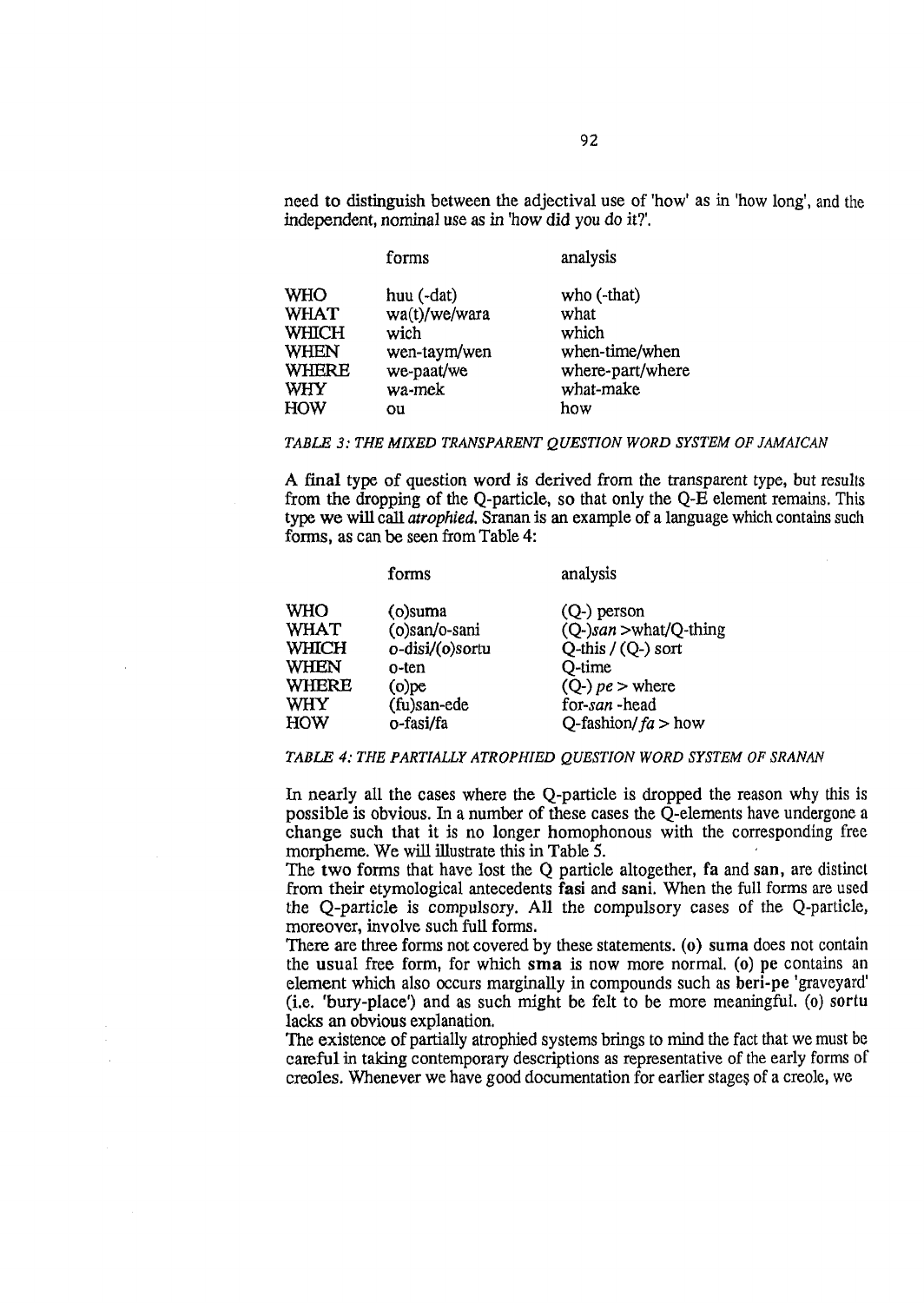| free form | gloss  | Q-word<br>Q-particle particle | Q-word with<br>retaining optional or no |
|-----------|--------|-------------------------------|-----------------------------------------|
| sma/suma  | person |                               | $(o)$ suma                              |
| sani      | thing  | 0-sani                        | san                                     |
| disi      | this   | o-disi                        |                                         |
| sortu     | sort   |                               | $(o)$ sortu                             |
| ten       | time   | o-ten                         |                                         |
| presi     | place  |                               | $(0)$ pe                                |
| fasi      | manner | o-fasi                        | fa                                      |

# TABLE 5: A CLOSER LOOK AT THE SRANAN QUESTION WORDS

can see that question words have undergone a number of changes. Consider as perhaps an extreme example the recorded forms for 'why' in four stages of Sranan:

WHY 1718  $(7)$ verwate

1783 hu heddi/va hu heddi

1856 san hedde/vo san hedde

1980 san ede/saide/fu san ede.

Given the typology we have established in this section we can now classify a number of the creole languages as in Table 6, keeping in mind that many systems have characteristics of different 'types':

 $\ddot{\phantom{a}}$ 

|                       | trans-      | mixed       | opaque      | fused | atrophied |
|-----------------------|-------------|-------------|-------------|-------|-----------|
| <b>ENGLISH-BASED:</b> | parent      | transparent |             |       |           |
|                       |             |             |             |       |           |
| Sranan                | X           |             |             |       | x         |
| Saramaccan            | $\mathbf x$ |             | x           | x?    |           |
| Ndjuka                | x           |             |             |       | X         |
| Jamaican              | x           | x           | x           |       |           |
| Guyanese              | X           | x           | X           |       |           |
| Gullah                | $\mathbf x$ | x           | X           |       |           |
| Tok Pisin             | x           | x           | X           |       |           |
| Cameroonian           | X           | x           | X           |       |           |
| Chinese PE            | X           | x           | $\mathbf x$ |       |           |
| Krio                  | χ           | x           | $\bf{X}$    |       |           |
| FRENCH-BASED:         |             |             |             |       |           |
| Haitian               | X           |             | x           |       | х         |
| St. Lucian            | X           |             | X           |       | х         |
| Louisiana             | X           |             | x           |       |           |
| PORTUGUESE-BASED:     |             |             |             |       |           |
| Papiamentu            | x           |             | X           |       | X         |
| Principe              |             |             | (x)         |       | 7         |
|                       |             |             |             |       |           |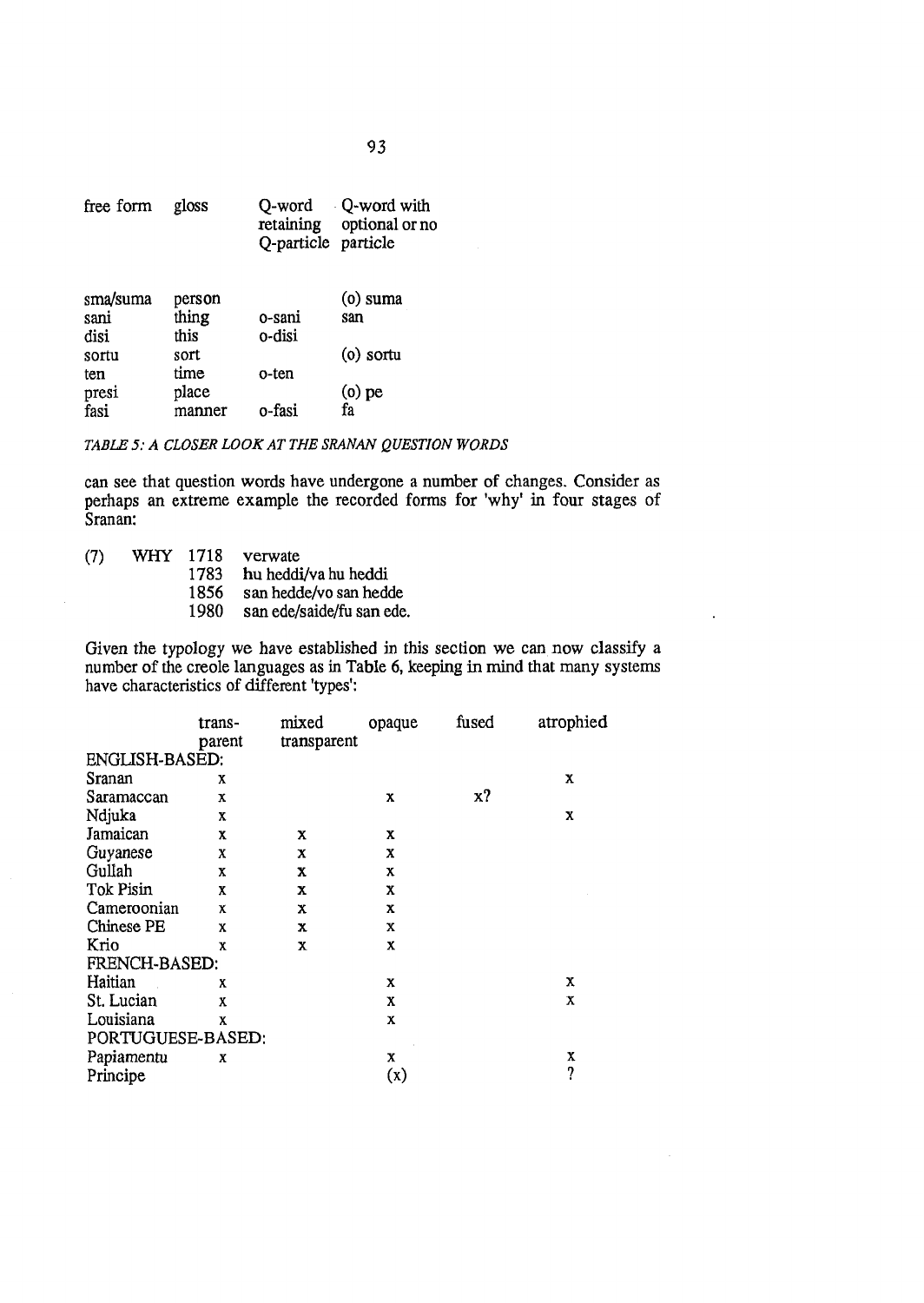|                               | trans-<br>parent | mixed<br>transparent | opaque | fused | atrophied |
|-------------------------------|------------------|----------------------|--------|-------|-----------|
| DUTCH-BASED:                  |                  |                      |        |       |           |
| <b>Berbice</b>                | х                |                      | x      |       | X         |
| Negerhollands<br>OTHER-BASED: | X                |                      | x      | х     |           |
| KiNubi                        |                  |                      | x      |       |           |
| Sango                         | x                |                      |        |       |           |

### *TABLE 6; A PRELIMINARY TYPOLOGY OF CREOLE QUESTION WORD SYSTEMS*

# 2. Substratum -influence

 $\overline{f}$ 

Since there are African languages with analytic forms too, it is tempting to think of the wide-spread occurrence of analytic question words among the creoles as being due to substratum influence. Here we want to go into this possibility in slightly more detail than is customary. All the available evidence points to three languages as having played a major role among slave populations in the Caribbean, particularly Surinam, Jamaica, and Haiti: Fon, Twi, and KiKongo. In this section we present the question words of these three languages:

|             | forms                                       | analysis                                    |
|-------------|---------------------------------------------|---------------------------------------------|
| WHO         | $*$ me-t $\leftrightarrow$ me               | * person- $Q > m\zeta$ (fusion)             |
| <b>WHAT</b> | e-té/ani/*nu-te                             | that-Q/what/*thing-O>                       |
|             | >ně                                         | $n\zeta$ (fusion)                           |
| WHICH=A     | -té                                         |                                             |
| WHEN        | hwe-te $(-nu)$                              | tima-O                                      |
| WHERE       | $\operatorname{ff-t\'e}/\operatorname{fic}$ | place- $Q/\underline{\text{fi}}_C$ (fusion) |
| WHY         | é-té-ú(tú)/aní ú(tú)                        | that-Q-body/what body/                      |
|             | ani gbe/nč-gbo                              | what-aim/what-towards                       |
| HOW         | $n\zeta$ gbo                                | what  by                                    |

### *TABLE 7: THE TRANSPARENT QUESTION WORD SYSTEM OF FON*

This system is highly transparent and this has lead Lefebvre (1986), in her systematic analysis of Haitian and Fon, to conclude that the creole is essentially a relexified form of the West-African language. Note that Lefebvre does not mention the existence of the opaque form ani 'what', which would slightly decrease the parallelism between the Fon and Haitian systems. In Table 8 we present the Haitian system. Note that one major difference between the Fon system and the Haitian system is that in the former the Q particle occurs on the right, and in the latter on the left. Lefebvre explains this difference in terms of different headedness in the two languages.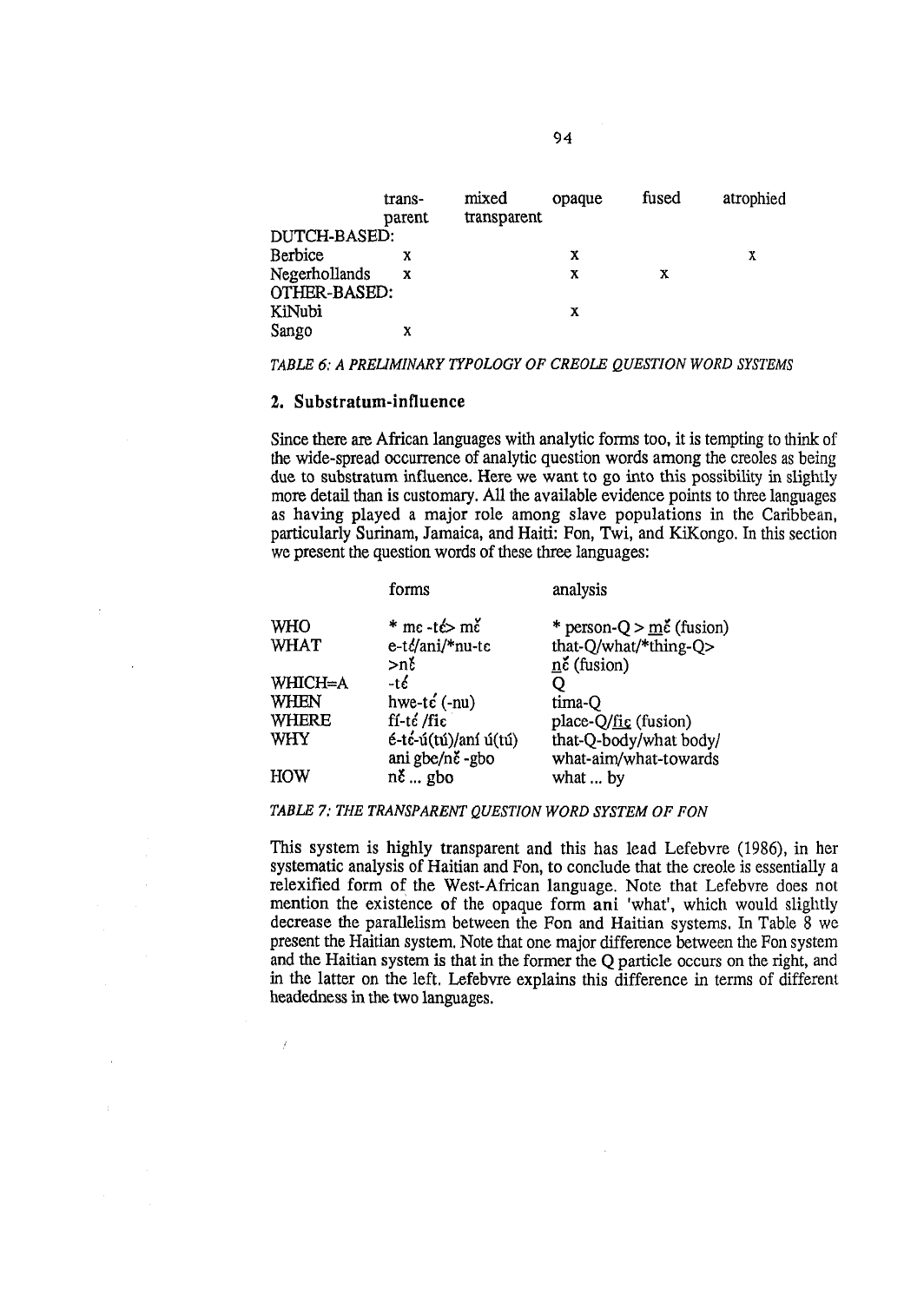|              | forms           | analysis          |
|--------------|-----------------|-------------------|
| <b>WHO</b>   | ki-mũn          | Q-person          |
| <b>WHAT</b>  | $(ki-)sa$       | (Q-)that          |
| WHICH=A      | ki              |                   |
| <b>WHEN</b>  | ki-le           | Q-hour            |
| <b>WHERE</b> | (ki-)kote/ki-bo | (Q-)place/Q-place |
| <b>WHY</b>   | pu-ki(-sa)      | for-Q(-that)      |
| <b>HOW</b>   | ki-žã, kumã     | Q-manner/how      |
|              |                 |                   |

*TABLE 8: THE TRANSPARENT QUESTION WORD SYSTEM OF HAITIAN*

Consider now the Twi system, which is only partially transparent, and in fact has one mixed transparent form, hen-fa 'where side/part':

|              | forms            | analysis               |
|--------------|------------------|------------------------|
| <b>WHO</b>   | woana            | who                    |
| <b>WHAT</b>  | ben $(A)/den(N)$ | what $(A)/$ what $(N)$ |
| <b>WHICH</b> | muana            | which                  |
| <b>WHEN</b>  | da ben           | day/time what          |
| <b>WHERE</b> | hen-fa           | where side/part        |
| <b>HOW</b>   | dcn              | what $(N)$             |

*TABLE 9: THE QUESTION WORD SYSTEM OF TWI (FANTE)*

In the previous section we saw that Jamaican Creole has a mixed transparent question word system. One way to explain the Jamaican system is in terms of de creolization: the (incomplete) adaptation of the Jamaican system to the colonial standard, English. Thus an original transparent form such as 'what time' may be reinterpreted as 'when time' under English influence. The facts from Twi suggest a second possibility, however, namely that the Jamaican mixed transparent system is a generalization of mixed transparent forms in Twi. This is not implausible given that Twi was the single most important African language spoken in Jamaica during slavery (Alleyne 1986, forthcoming).

Even if the correspondences between Fon and Haitian, on the one hand, and between Twi and Jamaican, on the other, tentatively suggest that a substratum origin of the creole question word systems is not impossible, we should keep in mind that it is by no means the case that the African systems are generally transparent, in fact, many are not. KiKongo, which played an important role in Caribbean slavery, is an example ;

**95**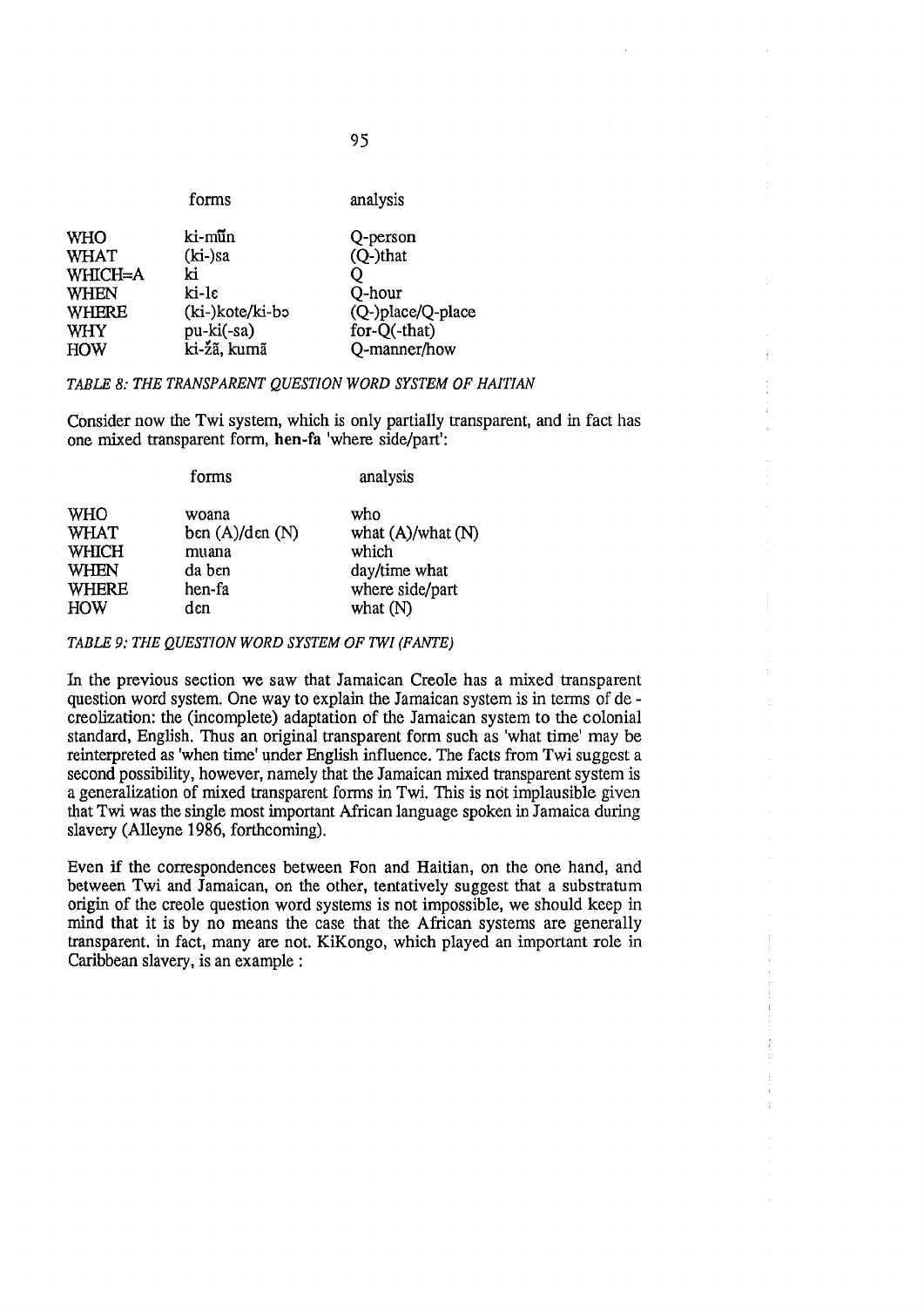| forms                | analysis       |
|----------------------|----------------|
| nani                 | who            |
| nki                  | what           |
| $nki(A)/e$ -CM-e (N) | what/what (N)  |
|                      |                |
| hue/e-CM-e $(N)$     | where/what (N) |
| bue                  | why            |
| nki                  | wh             |
|                      |                |

*TABLE 10: THE QUESTION WORD SYSTEM OF KIKONGO (here*  $CM = class marker$ *, a morpheme indicating the noun class to which the questioned element belongs)* 

In fact we will shortly see that there are other explanations for the transparency of many creole question word systems. The only cases where substratum influence is undeniable are those where actual forms inherited from potential substrate languages surface in the creole.

Consider the system of Berbice Dutch:

| <b>WHO</b>   | wi              | who            |
|--------------|-----------------|----------------|
| <b>WHAT</b>  | wati/wa(so)     | what/what (so) |
| WHICH        | weleke          | which          |
| <b>WHEN</b>  | wanere          | when           |
| <b>WHERE</b> | wa-anga > wanga | Q-place        |
| WHY          | $wa(t)$ -skol   | Q-cause        |
| <b>HOW</b>   | hoso            | how so         |

forms analysis

*TABLE 11: THE QUESTION WORD SYSTEM OF BERBICE DUTCH*, *SPOKEN IN GUYANA*

In the case of Berbice Dutch it is known (cf. Smith, Robertson and Williamson 1987) that a major component of this creole was supplied by Eastern Ijo resulting in Ijo features of lexicon, morphology, and syntax. Of the Eastern Ijo dialects Kalahari appears to have provided the major influence. One of the Berbice forms seems directly derived from Kalabari:<br>(8) Berbice Dutch: wa-anga

| (8) | Berbice Dutch: | wa-anga  |
|-----|----------------|----------|
|     | Kalabari:      | to-angáa |
|     |                | Q-place  |

 $\ddot{\phantom{a}}$ 

The Kalahari Q-E has been reinterpreted as a postposition in Berbice Dutch. The rest of the Berbice Dutch forms derive directly from Dutch.

Following the same kind of reasoning, we can establish that the Saramaccan question word system is a second likely case of substratum influence. Consider Table 12: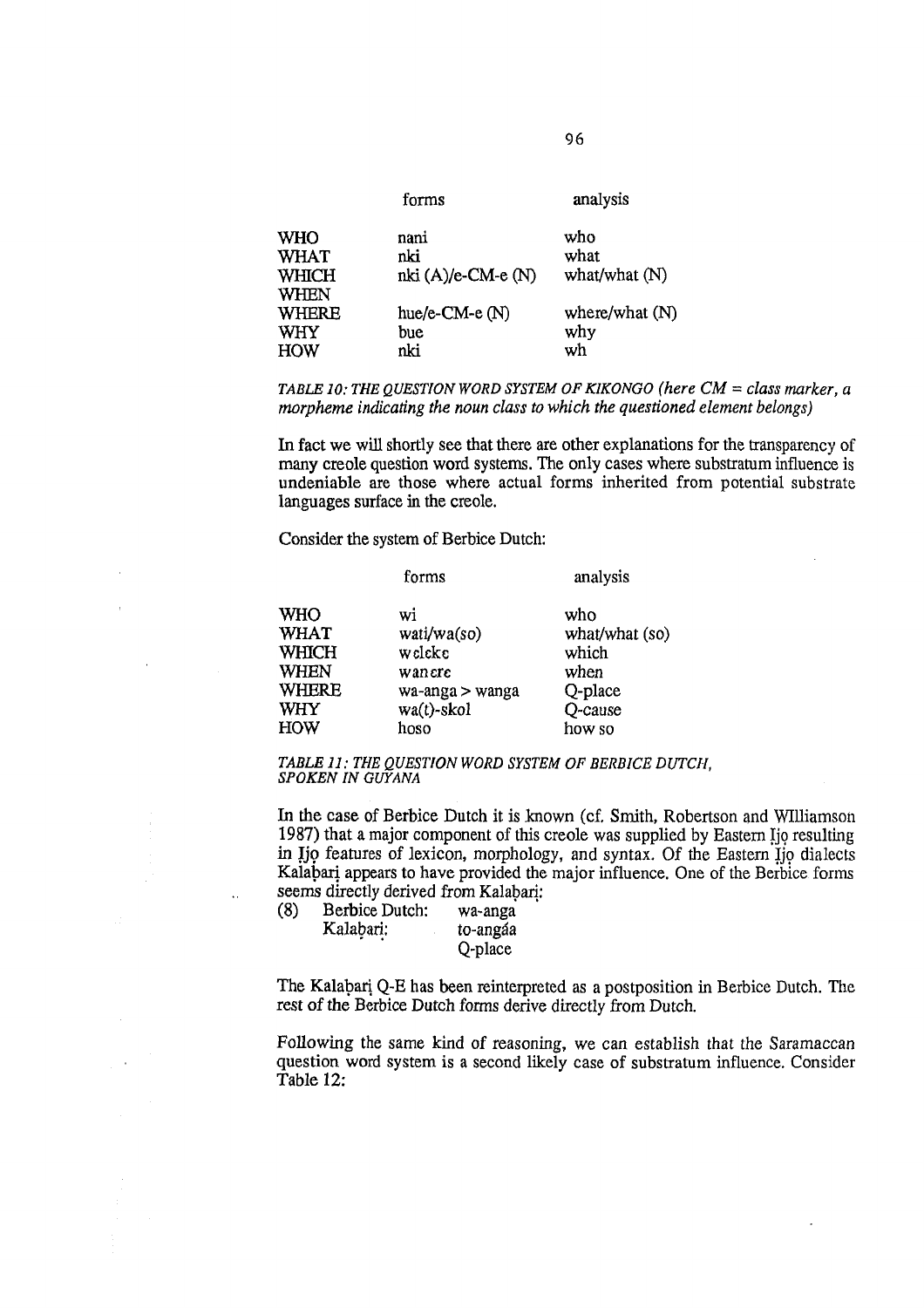|             | forms         | analysis                  |
|-------------|---------------|---------------------------|
| <b>WHO</b>  | amb'          | who                       |
| <b>WHAT</b> | andí          | what                      |
| WHICH=A     | ún-           | Q                         |
| WHICH=N     | ún-di         | Q-this/that               |
| <b>WHEN</b> | $(na)$ -ún-té | (LOC)-Q-time              |
|             | (na)-ún-júu   | (LOC)-Q-hour              |
|             | un-júu-té     | Q-hour-time               |
|             | naótén        | $(atrophied) < na·ún-tén$ |
| WHERE       | ún-kamía      | Q-place                   |
|             | $(na)$ -ún-sć | (LOC)-Q-side              |
|             | naase         | $(atrophied) < na-ún-sé$  |
| WHY         | andí          | what                      |
|             | fu andí édi   | for what head             |
|             | fu andí mbéi  | for what make             |
|             | fu andí báka  | for what back             |
|             | andí mbéi     | what make                 |
| $HOW=N$     | (ún)-fá       | Q-fashion                 |
| $HOW=A$     | ún-           | Ų-                        |
|             |               |                           |

*TABLE 12: THE QUESTION WORD SYSTEM OF SARAMACCAN (LOC = locative particle)*

The forms that we can relate to an African substratum are  $ambc'$  who' and andi 'what'. Smith (1987) argues that these derive from Fon  $m \tilde{\epsilon}$ 'who' and ani 'what'. The fact that the Fon word for 'who' has no initial a is presumably a recent development, given the cognates in other Gbe dialects:

| (9) |            | 'person'                | 'who'                                                               |
|-----|------------|-------------------------|---------------------------------------------------------------------|
|     | Fon        | $m\acute{e}/m\grave{e}$ | $m\tilde{\epsilon}/m\tilde{\epsilon} < m\tilde{\epsilon}$ -te/mè-te |
|     | <b>Vhe</b> | ame                     | ame-ka                                                              |
|     | Gen        | àmè                     | àmc-ke                                                              |

The occurrence of pre-nasalized mb and nd in the two Saramaccan forms requires mention. The very fact, of course, that the same development is seen in both items strengthens the hypothesis that the Fon forms represent the sources of these items. As the development of pre-nasalized stops from nasals only takes place preceding oral vowels we can identify the Fon variant me or rather \*ame as the source of the Saramaccan form. The fact, however, that the two items 'who' and 'what' may well be derived from (seventeenth century) Fon does not necessarily imply that the whole system of O-words in Saramaccan is based on that of Fon. In particular the forms for 'why' in the two languages would seem to have different models:

(10) Fon Saramaccan<br>what aim what<br>what what aim  $\frac{1}{2}$  what what (<thing-O) towards for what head what (<thing-Q) towards for what head<br>that-O body for what back that-Q body what body (for) what make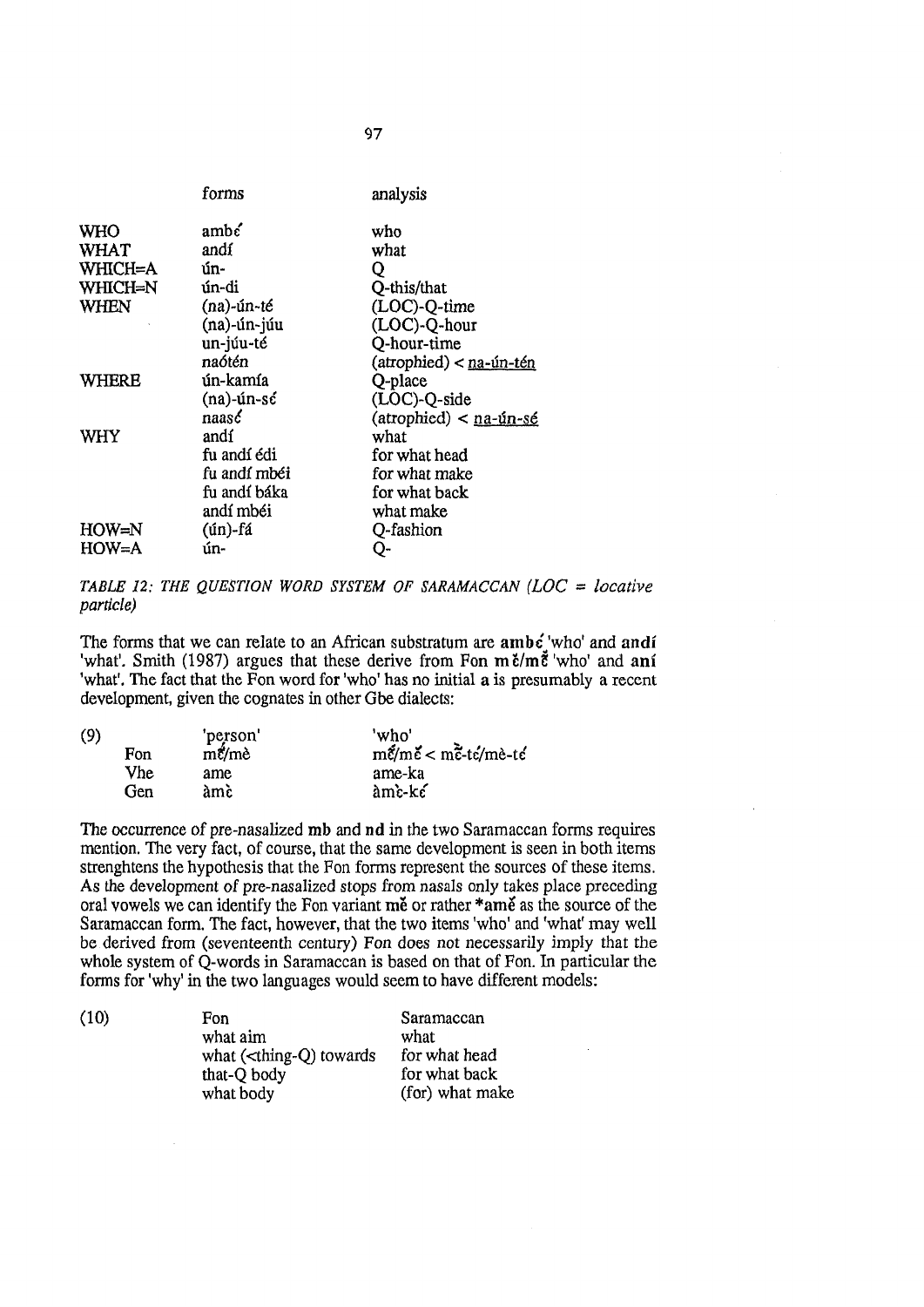If for Saramaccan it is at the same time the case that some opaque forms are directly derived from Fon, and that some transparent forms are unrelated to Fon, then the hypothesis that transparent creole question word systems are based on African models such as Fon is deprived of much of its support.

# 3. Semantic transparency

As is clear from Table 6 and from a number of the specific examples of creole question word systems that we have given so far, many of these systems show a greater or lesser degree of semantic transparency. Seuren and Wekker (1986) study the occurrence of semantic transparency in creole languages, and hypothesize that this represents a basic strategy of creolization. It could be considered the syntagmatic counterpart of Bickerton's bioprogram (1981). The application of their idea to question word systems would appeal to three basic principles: uniformity, i,e. the maximum uniformity in the treatment of semantic categories; universality, i.e. the minimum of reliance on language particular rules; simplicity, i.e. the minimum possible of processing necessary in proceeding from semantic analyses to surface structures, and vice versa. It would result in a question word system of a uniform type, involving separate adjacent Q-elements and Q-E elements in a consistent order.

Before going on we should mention that the Q-E elements that can appear in the various Q-words are quite varied. We find, among others, those in (11):

| (11) | who         | Q-man/person                   |
|------|-------------|--------------------------------|
|      | what        | Q-thing                        |
|      | $which = A$ | Q-0/Q-kind/appearance/sort     |
|      | $which = N$ | Q-one/this                     |
|      | when        | Q-time/day/hour                |
|      | where       | Q-part/place/side              |
|      | why         | Q-head/make/body/bottom/reason |
|      | $how=N$     | Q-fashion/way/manner/method    |
|      | $how = A$   | O-0                            |
|      |             |                                |

It is not obvious how the variation found in the different Q-E elements is to be reconciled with the universality requirement imposed by the semantic trans parency hypothesis.

With the exception of the Saramaccan items for 'who' and 'what', the question word systems for this language, and also late 18th century Sranan would seem to be totally transparent. Outside the traditional Q~word system the Q-particle is productively used with nouns and adjectives. We give some examples from Saramaccan (De Groot 1977):

(12) a. un-né fi-i

Q-name for you What is your name?'

b. un-dégi mi musu sân di paànga Q-thick I must saw the plank 'How thick must I saw the plank?'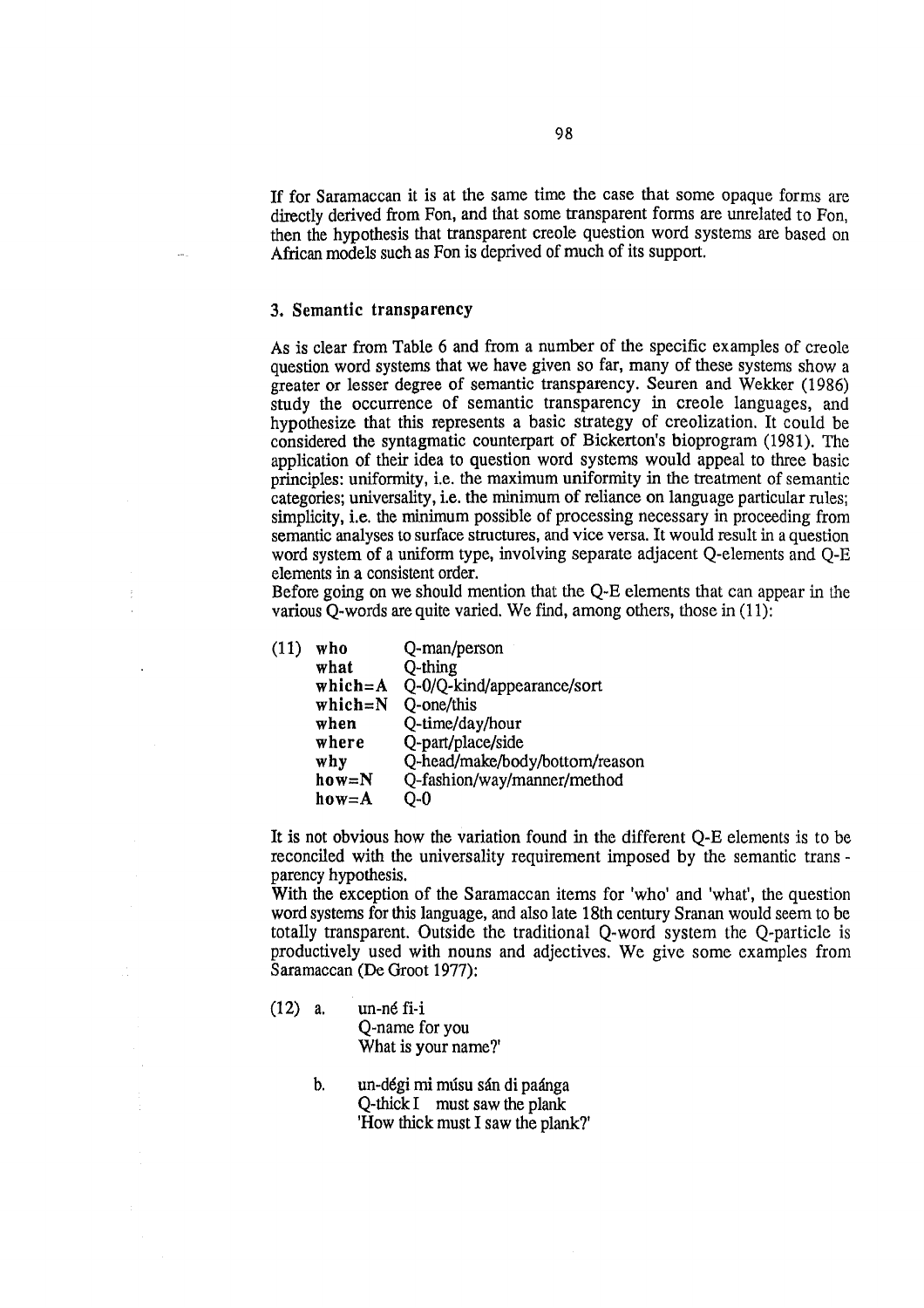# 44. The influence of the colonial languages

Whenever a creole language has been under the influence of its own colonial lexifier language, the (presumably) originally transparent question word system appears to have been affected to some degree by that of the colonial language. This applies at least to the French and English creoles of the Atlantic region. It is less clear to what extent the Portuguese-based creoles had completely transparent systems, and the Dutch-based creoles differ in this respect,

The influence of Standard English is clearly present in the Krio system, which frequently has monolithic modern English derived forms alternating with older, normally transparent forms:

|                        | Modern additions | Older system                      |
|------------------------|------------------|-----------------------------------|
| <b>WHO</b>             |                  | û/uda/udat                        |
| <b>WHAT</b><br>WHICH=N | wât              | $we$ (tin)<br>úswân/úskâyn        |
| WHICH=A                |                  | us/úskâyn                         |
| <b>WHEN</b>            | wcn              | ustem                             |
| <b>WHERE</b>           | we               | úsây/úspât                        |
| WHY                    | wây (fo)         | we(tin) fo/wetin mek/<br>wetin du |
| HOW                    | âw               | a                                 |

TABLE 13: THE QUESTION WORD SYSTEM OF KRIO

A comparison with the question word systems of Cameroonian Pidgin English and Fernando Poo English, which are obviously closely related, supports the idea that the influence of Standard English has spread in Krio.

|              | Cameroon          | Fernando Poo      |
|--------------|-------------------|-------------------|
| WHO          | hú/hús/hús man    | u                 |
| WHAT         | wétin/húskayn tin | uetin/uat         |
| WHICH=N      |                   | us uan            |
| WHICH=A      | } húskayn         | us                |
| <b>WHEN</b>  | hústaym           | us tem            |
| <b>WHERE</b> | húsay             | ussaid            |
| <b>WHY</b>   | f3 sekà wetin     | fo uetin          |
|              | wáy               | uetin $\ldots$ fo |
| HOW          | há                | au                |

#### TABLE 14: THE QUESTION WORD SYSTEMS OF CAMEROON AND FERNANDO POO

The systems of the latter two creoles are quite similar to that of Krio, the exception being that the forms directly derived from English question words are generally lacking.

The question word system of the colonial languages did not only make itself felt in a process of later adjustment. In the earliest formative stage, speakers of the early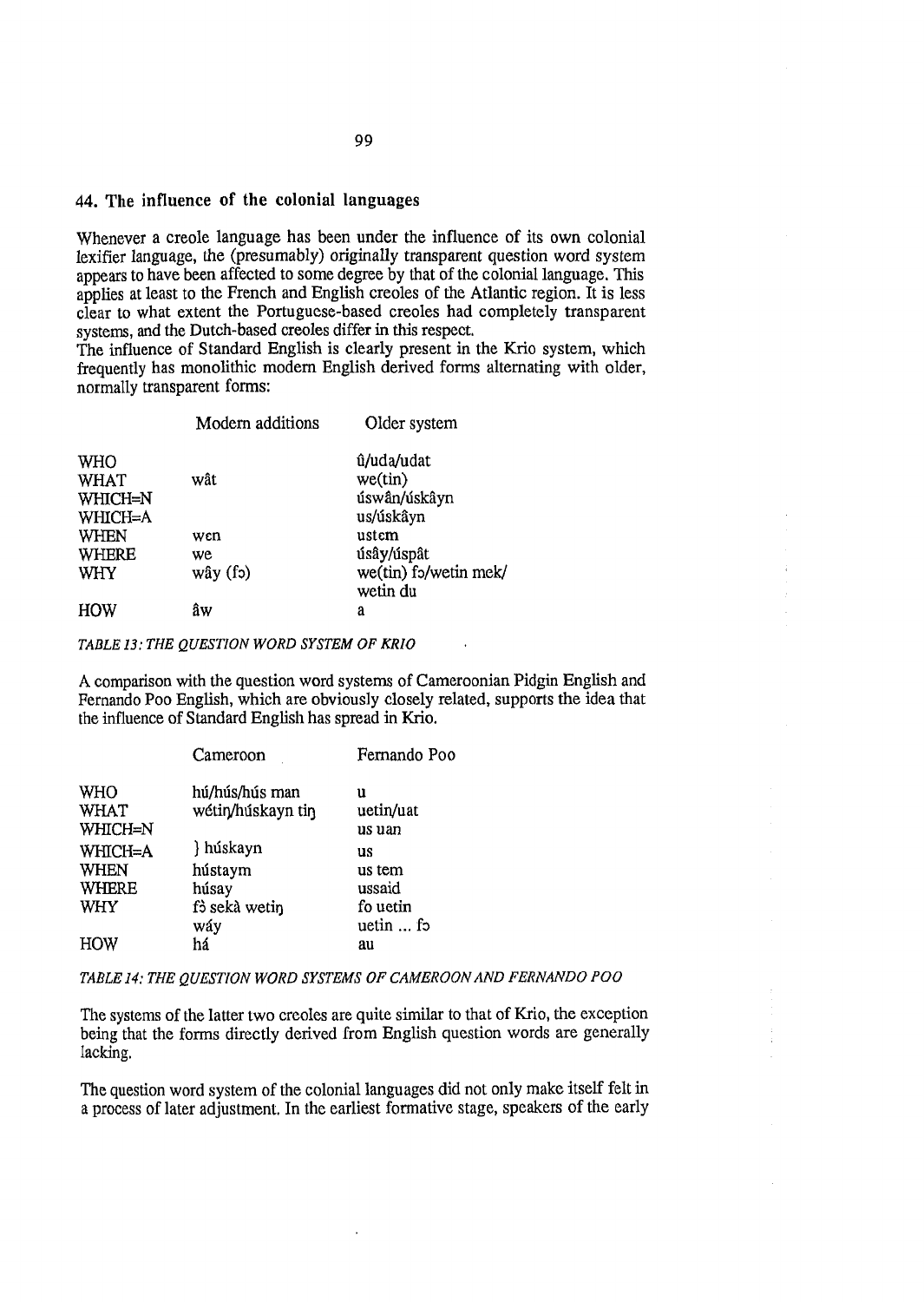creole or its antecedent pidgin must have had access to a minimal question word system, to form the Q-element. Thus the Atlantic English-based creoles with a clear Q-element generally derive this from 'which':

| (13) | Cameroonian | $hu(s)$ (other dialects: wi(s)) |
|------|-------------|---------------------------------|
|      | Krio        | u(s)                            |
|      | Guanese     | wi                              |
|      | Saramaccan  | un (1778: hu)                   |
|      | Sranan      | o(1783; hu)                     |
|      | Ndjuka      | on                              |

The phonological change wi  $\rightarrow$  u has frequently operated.

The Pacific English-based creoles have a Q-element derived from 'what':

| (14) | Chinese Pidgin English wat |    |
|------|----------------------------|----|
|      | Tok Pisin                  | wa |

The Dutch-based systems, in as much as they are transparent, have forms derived from wat 'what', as well. The French systems have a Q-element ki, which could be from French qui 'who'. The Portuguese systems tend to be opaque.

### 5, Questions for further research

The above survey of creole question word systems has of necessity been incomplete. It has yielded some preliminary answers, but it has Jead to further questions as well. We may tentatively conclude that a large group of creoles have developed semantically transparent systems. Apart from Saramaccan and Berbice Dutch, which show lexical traces from Fon and Ijg, respectively, in their question word systems, the evidence for African substratum influence is slight at this moment. Before we can state a more definite set of conclusions, however, a number of issues need to be looked into. These include:

(a) A study of the relation between question word formation and the formation of other systems of grammatical morphemes, e.g. reflexives. Compare Papiamentu bo mes (you-self) 'yourself and bo kurpa (you-body) 'yourself, examples that we find in many creoles. These resemble the compound-like transparent question words of many creoles.

(b) A comparison between creoles and sign languages with respect to question word systems, a comparioson which would greatly increase the chance that we can determine which are universal tendencies of sign formation, and which are particular to the group of languages and the social situations involved.

(c) A more detailed study of larger differences between individual question words. Do 'core' elements such as 'who' tend to be formed differently from elements such as 'why', in general?